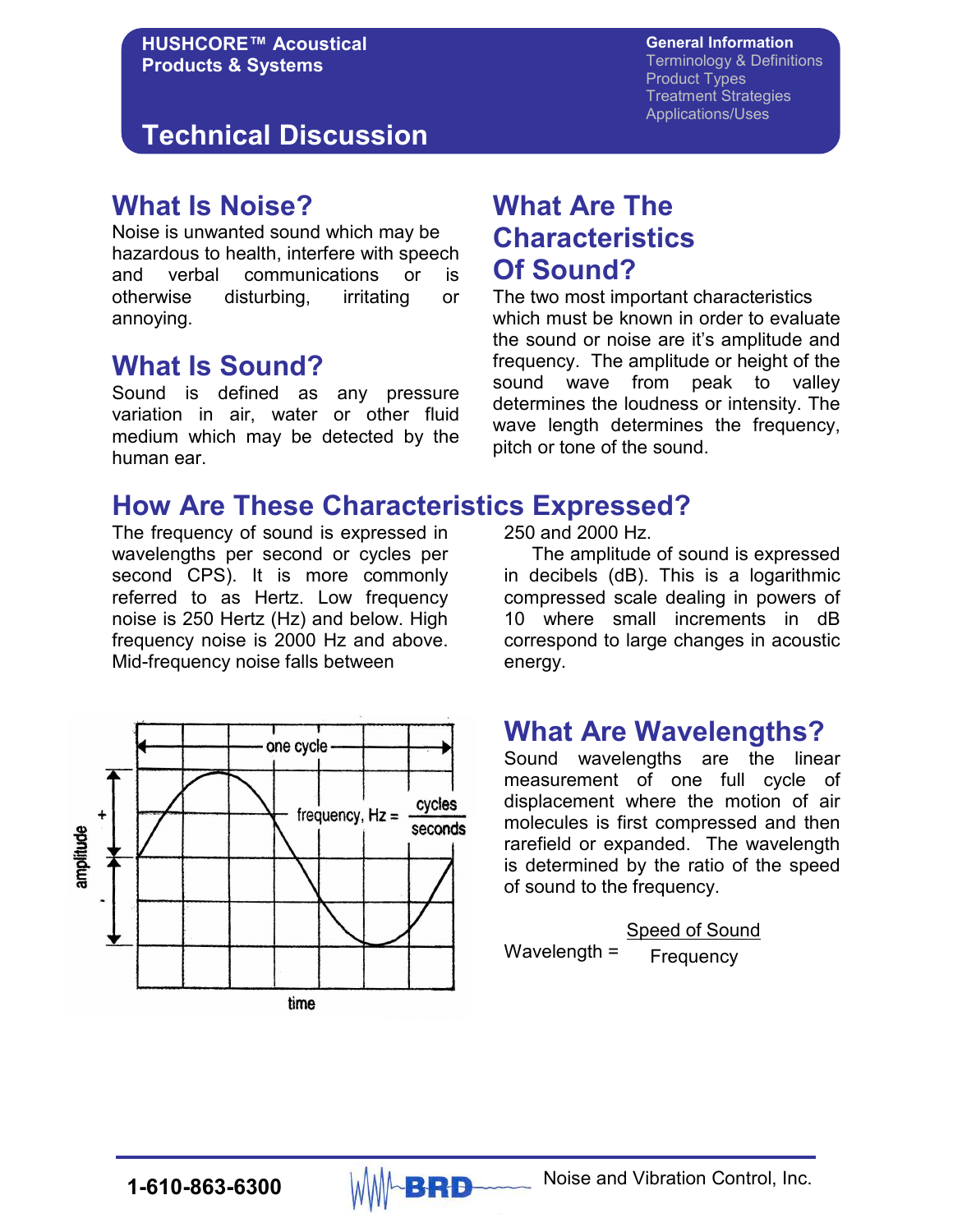

### **What Are Octave Bands?**

 Standardized octave bands are groups of frequencies named by the center frequency where the upper limit is always twice the lower limit of the range. Test data for performance of acoustical materials is standardized for easy comparison at the center frequencies. Equipment noise levels and measurement devices (dB meters) also follow the preferred octave bands



# **What Are Octave Band Center Frequency Wavelengths At 70°F?**

 The speed of sound in air at 70°F is 1,130 feet per second. Wavelengths in feet for each center band frequency are listed below:

| (Hz<br><b>Frequency</b>  | 60<br>υJ | つに<br>.∠ ک | 250    | 500  | . ? ?<br>uuu | 2000 | 4000 | 800r |
|--------------------------|----------|------------|--------|------|--------------|------|------|------|
| .<br>Wavelength<br>⊢<br> | .৬       | ອ.ບວ       | ᆮ<br>J | 2.26 |              | U.56 | บ.zะ |      |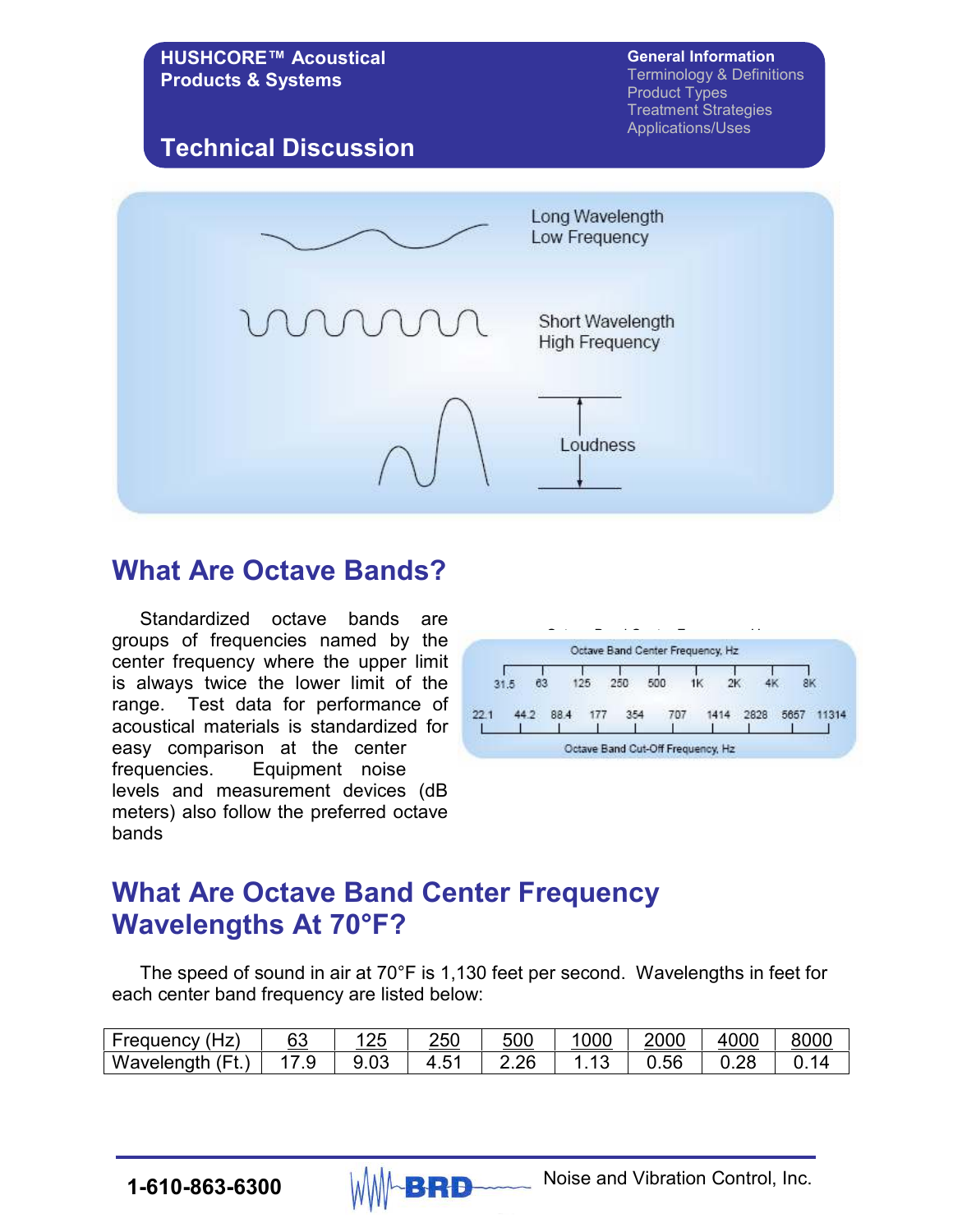#### **HUSHCORE™ Acoustical Products & Systems**

**General Information** Terminology & Definitions Product Types Treatment Strategies Applications/Uses

**Technical Discussion** 

### **What Is The Decibel Scale?**

 The decibel (dB) is a dimensionless unit calculated using the ratio of a measured value (p) to a reference value (pre). The values of sound pressure of most interest range from the threshold of hearing at about 1 x  $10^{-9}$  psi to the threshold of damage at about 15 psi. This range of energy variation translates

to 10 orders of magnitude with the high threshold at a level 1,000,000,000 times that of the lower threshold. The use of a logarithmic scale compresses the unit of measure to a manageable range in order to simplify calculations, computations and quantitative manipulation of data.

# **What is Sound Pressure?**

 Decibels of sound pressure (Lp) have a universally accepted reference pressure of  $2.0 \times 10^{-5}$  Pascals (Pa).

> Lp = 20  $log_{10}$  [Root Mean Square (RMS) Sound Pressure] 2.0 x 10<sup>-5</sup> Pa (Reference Pressure)

# **What Is Sound Power?**

Decibels of sound power (Lw) have a universally accepted reference value of  $10^{-12}$ watts (1 picowatt).

Lw = 10  $log_{10}$   $\fbox{C}$  <u>Watts Sound Power</u> and 10<sup>-12</sup> Watts (Reference Value)

# **Are Sound Pressure And Sound Power Equal Values?**

No! While both sound power levels (Lw) and sound pressure levels (Lp) are both expressed in decibels, the referenced standards for each are different. More importantly, the sound power level is the total acoustic energy output of a noise source independent of environment. Sound pressure levels are dependent

on environmental factors such as the distance from the source, the presence of reflective surfaces and other characteristics of the room/building/area hosting the source. Actual sound pressure levels will always be higher than sound power levels.

**1-610-863-6300** MMA**BRD** Noise and Vibration Control, Inc.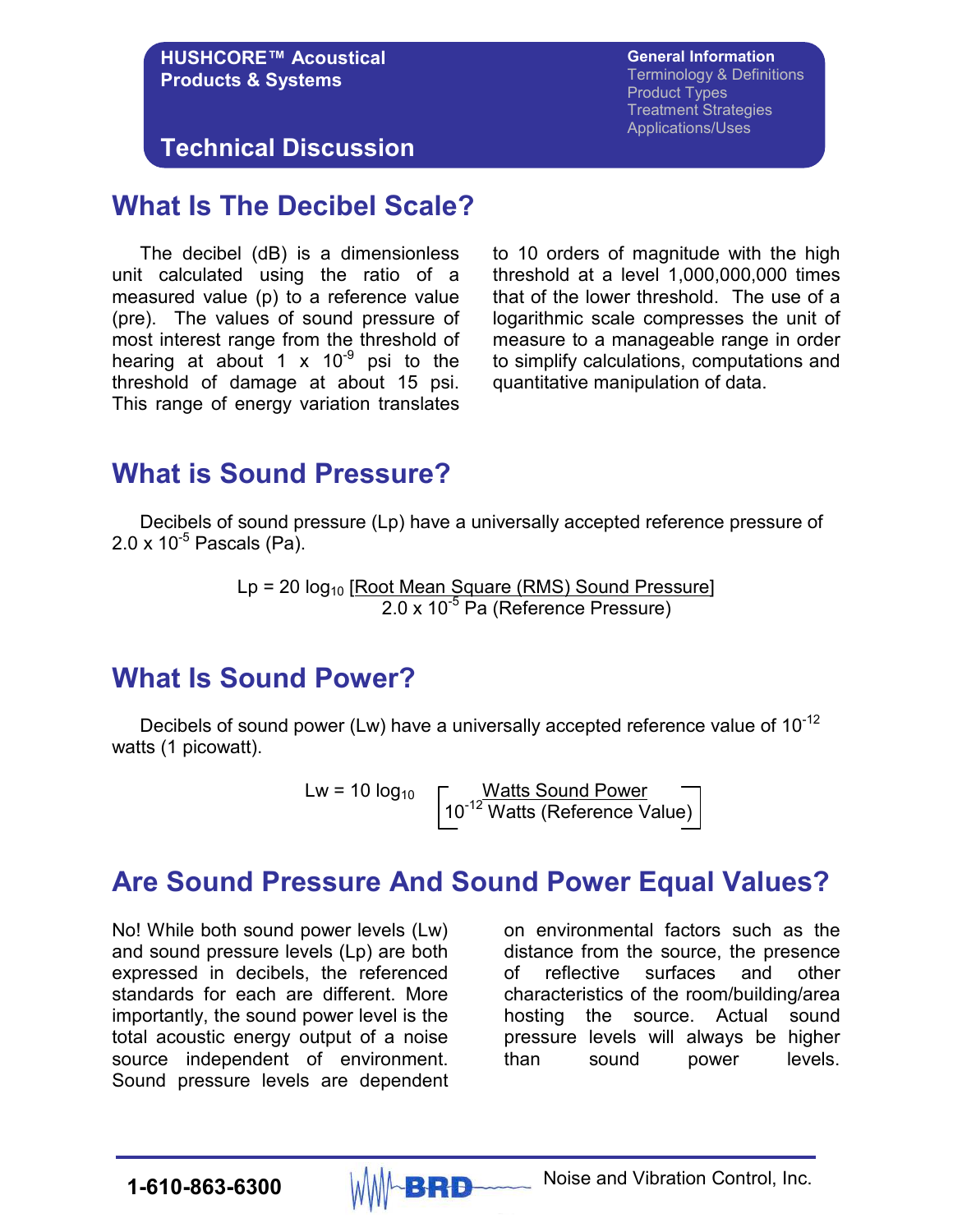#### **General Information**

**HUSHCORE™ Acoustical Products & Systems** 

Terminology & Definitions Product Types Treatment Strategies Applications/Uses

#### **Technical Discussion**

### **What Is The Difference Between dB and dBA?**

 dB sound pressure levels are unweighted. dBA levels are "A" weighted



according to the weighting curves shown below to approximate the way the human

ear hears. For example, a 100 dB level at 100 Hz will be perceived to have a loudness equal to only 80 dB at 1000 Hz. Other weighting scales (C and B) are also shown. The dBA scale is based on a child's hearing and was originally documented based on actual hearing tests to characterize the human ear's relative response to noise.

# **How Are Decibel Levels Added Together?**

| No. of<br>Equal<br>Levels<br>2<br>3   | For adding several decibel levels<br>of the same value:<br>Add the Following<br>Amount to that Level<br>to Get the Sum<br>3.0 dB                                          |                                | For adding any two decibel levels<br>to an accuracy of about 1 dB:<br>Add the Following<br>Amount to the<br><b>Higher Value</b><br>3 dB<br>2 dB | The tables at left<br>show the additive<br>effect for adding<br>and<br>equal<br>unequal decibel<br>levels. Unless the<br>two levels differ                                                             |  |  |
|---------------------------------------|---------------------------------------------------------------------------------------------------------------------------------------------------------------------------|--------------------------------|-------------------------------------------------------------------------------------------------------------------------------------------------|--------------------------------------------------------------------------------------------------------------------------------------------------------------------------------------------------------|--|--|
| 4<br>5<br>6<br>7<br>8<br>9<br>10<br>N | 4.8 dB<br>6.0 dB<br>7.0 dB<br>7.8 dB<br>8.4 dB<br>9.0 <sub>d</sub> B<br>9.5 dB<br>10.0 dB<br>10 log N dB<br>At the final total, round off to the<br>nearest whole number. | $4$ to $9$ dB<br>10 dB or more | 1 dB<br>$0$ dB<br>When adding several levels, start with<br>lowest levels first; continue two at a<br>time until only one final value remains.  | by 10 or more dB<br>there will always<br>be some increase<br>to the higher level.<br>Frequency levels<br>can also be added<br>together in<br>- a<br>similar fashion to<br>dB<br>get overall<br>levels. |  |  |

Decibel addition is illustrated in the following example: An industrial fan radiates levels of 88 dBA from the fan housing, 86 dBA from the motor and 85 dBA from the belt drive assembly. To figure the overall dBA level we find the difference between the fan housing and motor noise  $(88 - 86 = 2$  dBA difference). The above table shows that 2 dBA is

added to the higher value resulting in 90  $dBA$  (88 + 2). Considering the belt drive now, adding 85 dBA to the 90 dBA (5 dBA difference) results in an overall level of 91 dBA (90 + 1 = 91).

**1-610-863-6300** MMA**BRD** Noise and Vibration Control, Inc.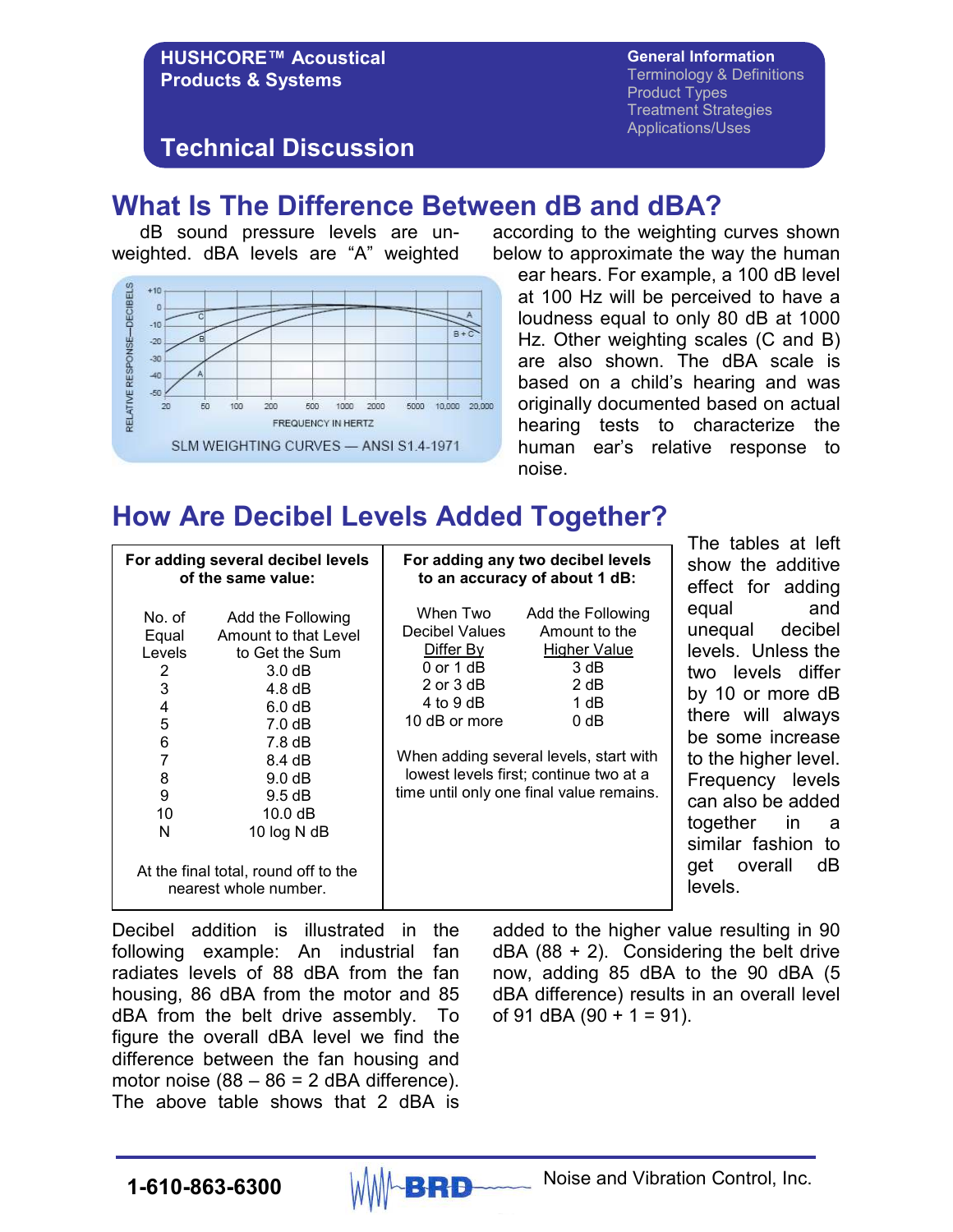**General Information** Terminology & Definitions Product Types Treatment Strategies Applications/Uses

### **Technical Discussion**

# **How Are Frequencies Added Together?**

| octave<br>band | center<br>frequency<br>(Hz) | unweighted<br>sound<br>pressure (dB) | А-<br>weighting<br>factor (dB) | A-weighted<br>sound<br>pressure (dB) | decibel<br>addition |    | overall<br>resultant<br>level |
|----------------|-----------------------------|--------------------------------------|--------------------------------|--------------------------------------|---------------------|----|-------------------------------|
|                | 63                          | 94                                   | $-26$                          | 68                                   | 72                  |    |                               |
| 2              | 125                         | 86                                   | $-16$                          | 70                                   |                     | 86 |                               |
| 3              | 250                         | 85                                   | -9                             | 76                                   | 86                  |    | 91 dBA                        |
| 4              | 500                         | 89                                   | $-3$                           | 86                                   |                     |    |                               |
| 5              | 1,000                       | 89                                   | +0                             | 89                                   | 89                  |    |                               |
| 6              | 2,000                       | 77                                   | $+1$                           | 78                                   |                     | 89 |                               |
|                | 4,000                       | 75                                   | $+1$                           | 76                                   | 79                  |    |                               |
| 8              | 8,000                       | 76                                   | +0                             | 76                                   |                     |    |                               |

 In the example above, successive pairs of frequency dBA levels are added together in accordance with the procedure outlined on the previous page. Unweighted dB levels are "A" scale corrected prior to final addition.

### **Is A 5 dB Change Significant?**

Yes! The pressure associated with the loudest known sound is more than one billion times that associated with the faintest sound. Such a large range is unmanageable for measurement purposes. Using a logarithmic scale compresses the range to between 0 and 200 dB. At right, various sound level changes are referenced to relative loudness and acoustic energy loss. A 5 dB change is more than a 50% change in acoustic energy!!!

| <b>Sound Level</b> | <b>Acoustic</b><br><b>Energy Loss</b> | <b>Relative</b><br><b>Loudness</b> |
|--------------------|---------------------------------------|------------------------------------|
| 0 <sub>d</sub> B   | 0                                     | Reference                          |
| $-3$ dB            | 50%                                   | Perceptible Change                 |
| $-10$ dB           | 90%                                   | Half as Loud                       |
| $-20dB$            | 99%                                   | $\frac{1}{4}$ as Loud              |
| $-30$ dB           | 99.9%                                 | 1/8 as Loud                        |
| $-40$ dB           | 99.99%                                | 1/16 as Loud                       |

# **What Is Broadband Noise?**

Broadband noise has a frequency spectrum or signature where there are no discreet or dominant tones. Sound pressure fluctuations of broadband noise are non-periodic in nature with relatively random phase and amplitude. Although devoid of discrete frequencies, the acoustical energy of broadband noise may still be largely concentrated in one or more areas of the spectrum. Examples of broadband noise are shop air blowoffs, gas fired burners, jet engines and grinding tools.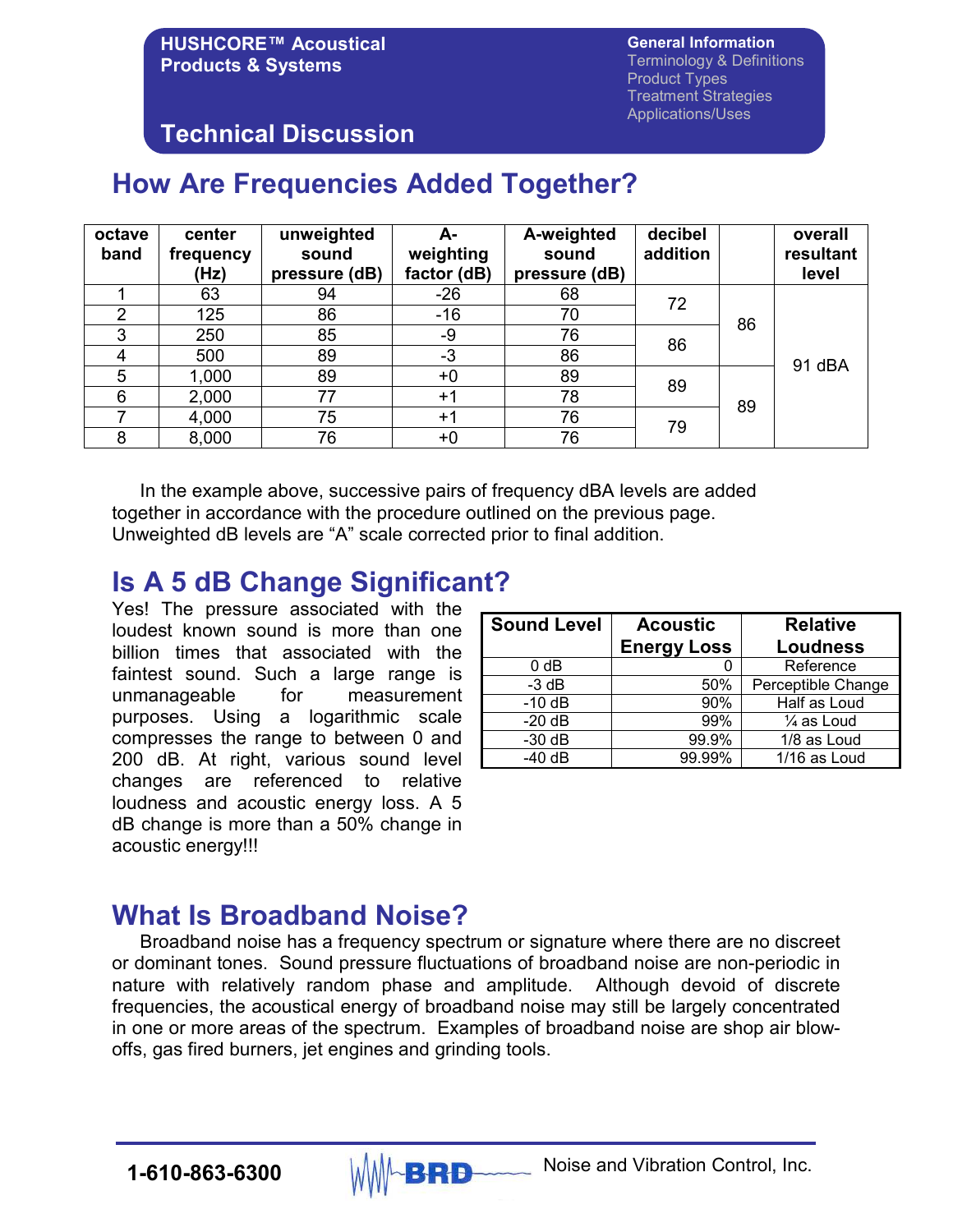**General Information** Terminology & Definitions Product Types Treatment Strategies Applications/Uses

### **Technical Discussion**

**HUSHCORE™ Acoustical**

**Products & Systems** 

### **What Is Tonal Noise?**

 Tonal noise is commonly referred to as discrete frequency noise and is characterized by spectral tones that are pure tone in nature. Pure tones are wave forms that occur at a single frequency. Tonal noise is generated by rotating equipment at a predictable frequency relating to the rotational

speed of the shaft and the number of compressor vanes, fan blades, engine pistons, gear teeth, etc. The fundamental tone (F) may also manifest itself at progressively lower intensity levels at integer harmonic multiples (2F, 3F, etc.). Tolerance levels for tonal noise are generally at a lower threshold.



 Spectral data measured using frequency filter sets is necessary to asses tonal content. Characterizing the source noise frequencies in full octave bands (see example above right for a transformer) does not provide the degree of spectral definition of fractional 1/3 octave bandwidths (see above left for same transformer example). Discernable tones shown in 1/3 octave format can disappear in a full octave analysis. Narrow band frequency analysis is used to precisely identify tones. Examples of tonal noise include



 fans, rotary lobe blowers, compressors, gears, transformers, saws, and piston driven engines. Noise control treatment strategies for tonal noise sources must target the discrete frequencies.